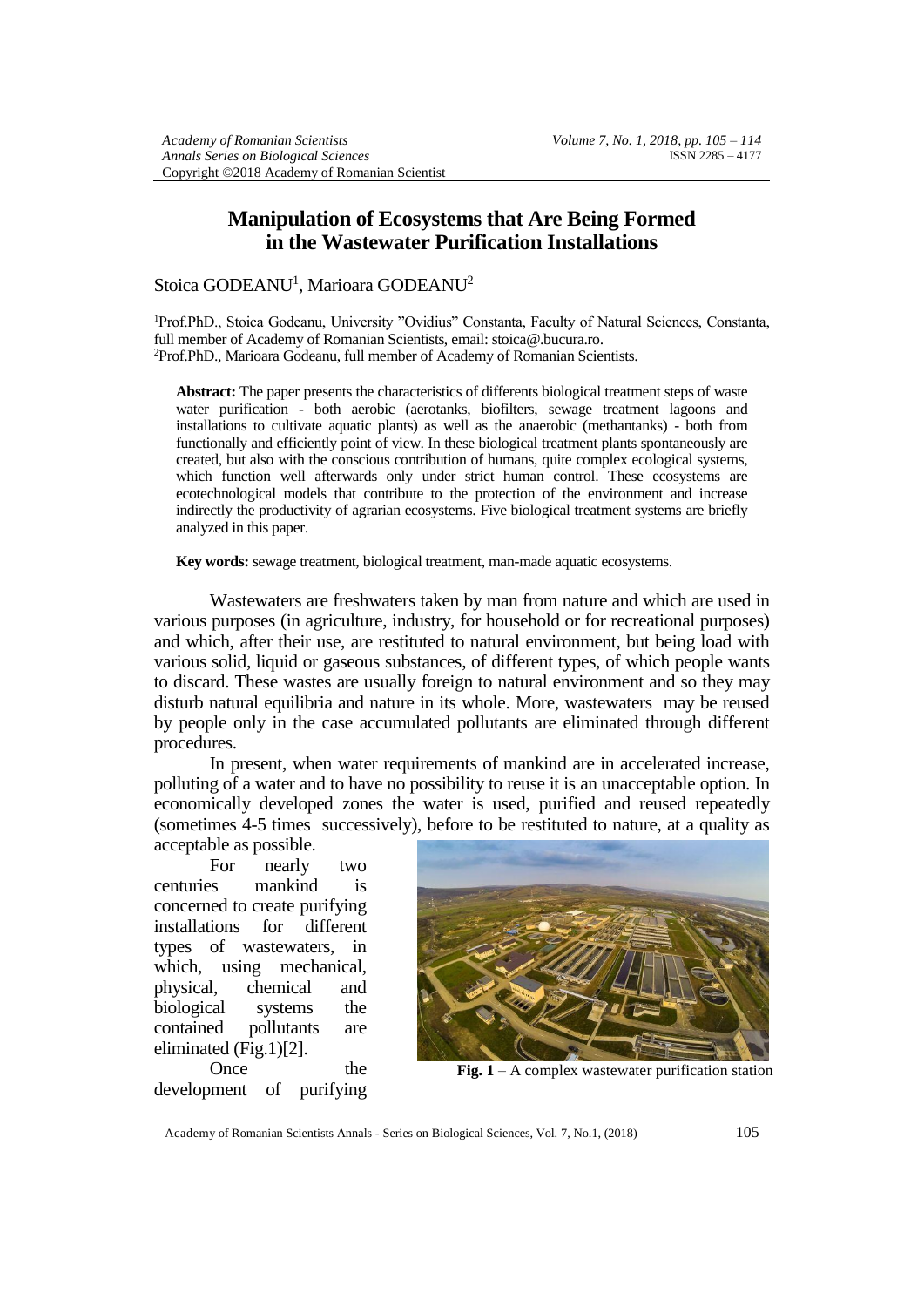technologies there were obtained higher and higher efficiencies, sometimes reaching even 95-98 %; control systems of each purifying step were developed, there were also achieved automatic and self-control systems, together with a maximum shortening of purifying processes duration.

From ecological poimt of view, the wastewater purifying installations represent a sort of specialized ecosystems, which are intented to uptake from that waters all the pollutants eliminated by humans and which, reaching natural water bodies may have a negative effect, both these water bodies and neighbouring ecosystems (natural or antropic), diminishing or canceling in full eventual further use by mankind of respective waters [2].

Wastewaters have physical, chemical and biological peculiarities very different from that of natural waters; they are not transparent, have different colors, their fluidity and opacity are modified, their pH values vary between 1-2 and 13-14, they contain an extraordinary variety of chemical compounds which may interact in a total uncontrollable manner; they have also higher temperatures than that of their original water bodies, contain both natural and synthetic physical and chemical compounds (e.g.biologically active complexes, different enzymes etc) and, also, different organisms - resulted from human activities. As a consequence, it is practically impossible to determine, at a given moment, very accurately, their precise chemical composition and in what manner it will be modified in subsequent moments, because, through the continuous reactions, the chemical composition of these waters is changed not only as a result of simple chemical processes, but also as a consequence of the activity of decomposing microorganisms, which decay some substances and synthesize other, perform biosynthesis and biodegrading processes almost impossibly to watch [2].

Into wastewaters get a lot of various organisms (especially microorganisms – degrading, saprophytic, decaying or pathogen) whose developing may affect negatively, even catastrophic, the biocoenoses from natural water bodies in which these wastewaters are to be discharged, becoming true culture media for microorgenisms. Through their multiplication, different types of bacteria triggers degradative – aerobic or anaerobic – processes, from which may result toxic or inhibiting substances, influencing the usual processes from natural water bodies, as hydrogen sulfide, methane or cyanides.

As a result, in wastewaters there is a quasyinfinity of particulate, colloidal, liquid or gaseous organic substances which continuous interact one to another.This situation results in emergence of a lot of uncontrollable chemical reactions, which in their turn, stimulate the activity of degrading bacteria, which find here a very convenient culture media for their multiplication. It is not a surprise that within the biological step of purifying bacteria multiplication reach an extraordinary pace; their spectacular diversity makes impossibly to know precisely each of the species participating to purifying processes.

The target of wastewater purifying is the extraction or neutralization of polluting substances and getting closer to the peculiarities of purified waters as close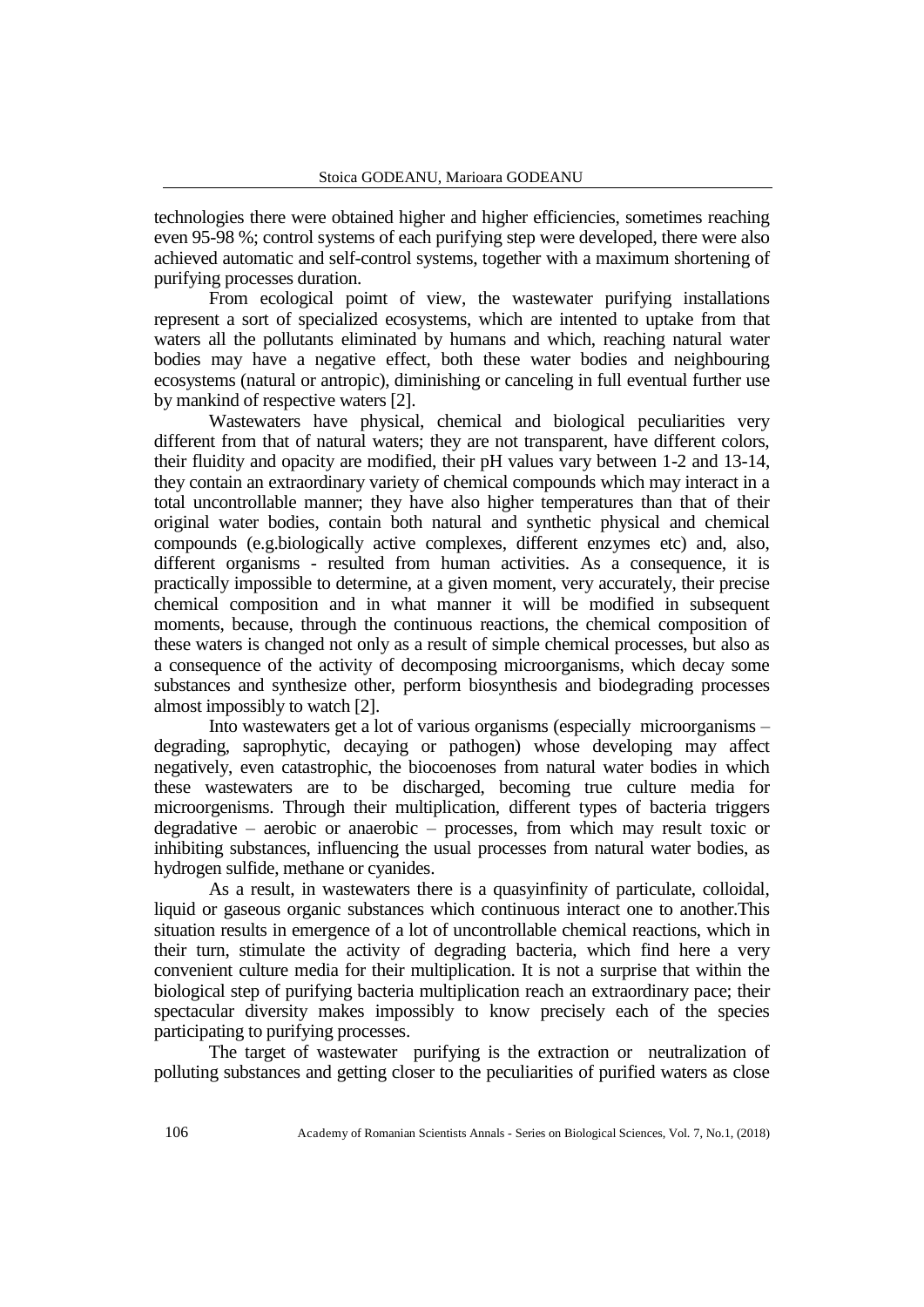as possibly to the features and chemical composition of natural water bodies. This process is performed in wastewater purification units, whose technical structure is established function of the origin of wastewater, their nature and chemical composition, their rate of flow, climatic peculiarities of the region where the units are placed and, also, function of the outlet water quality requirements established by supervising authorities.

In almost all modern purification units wastewater treatment goes through three stages: mechanical step, physico-chemical step and biological step. This process results in solid material, which is collected and sent to drying filters or to sludge beds.

Mineral material (gravel, sand), is separated, cleaned; only this material may be used in constructions. Waste purification efficiency is about 40-60 % in mechanical step, almost 100 % in physico-chemical step and about 90-95 % in the biological step [6].



**Fig. 2**. – The scheme of a complex purifying step

In the first step – the mechanical one - there are separated and retained mineral and big organic suspensions, which are more easily sedimentable. Mechanical step includes gratings, sieves, sand and fat separators and primary settlement tanks (decanors) (Fig.2).

In the physico-chemical step water pH may be modified, approaching its values to neutral ones (pH value around 7), systems for chemical precipitation of very dangerous pollutants, precipitation of colloidal substances, systems for neutralizing of some very toxic products, which could endanger the activity of microorganisms from the biological step. Although this step has a high efficiency, the costs needed for neutralizing, for the reagents used in precipitations etc. limit the use of chemical step especially in several cases (wastewater from petroleum industry, chemical industry, or for some products which must be maximally recuperated, as rare metals, gold, silver, very strong toxics, pesticids etc).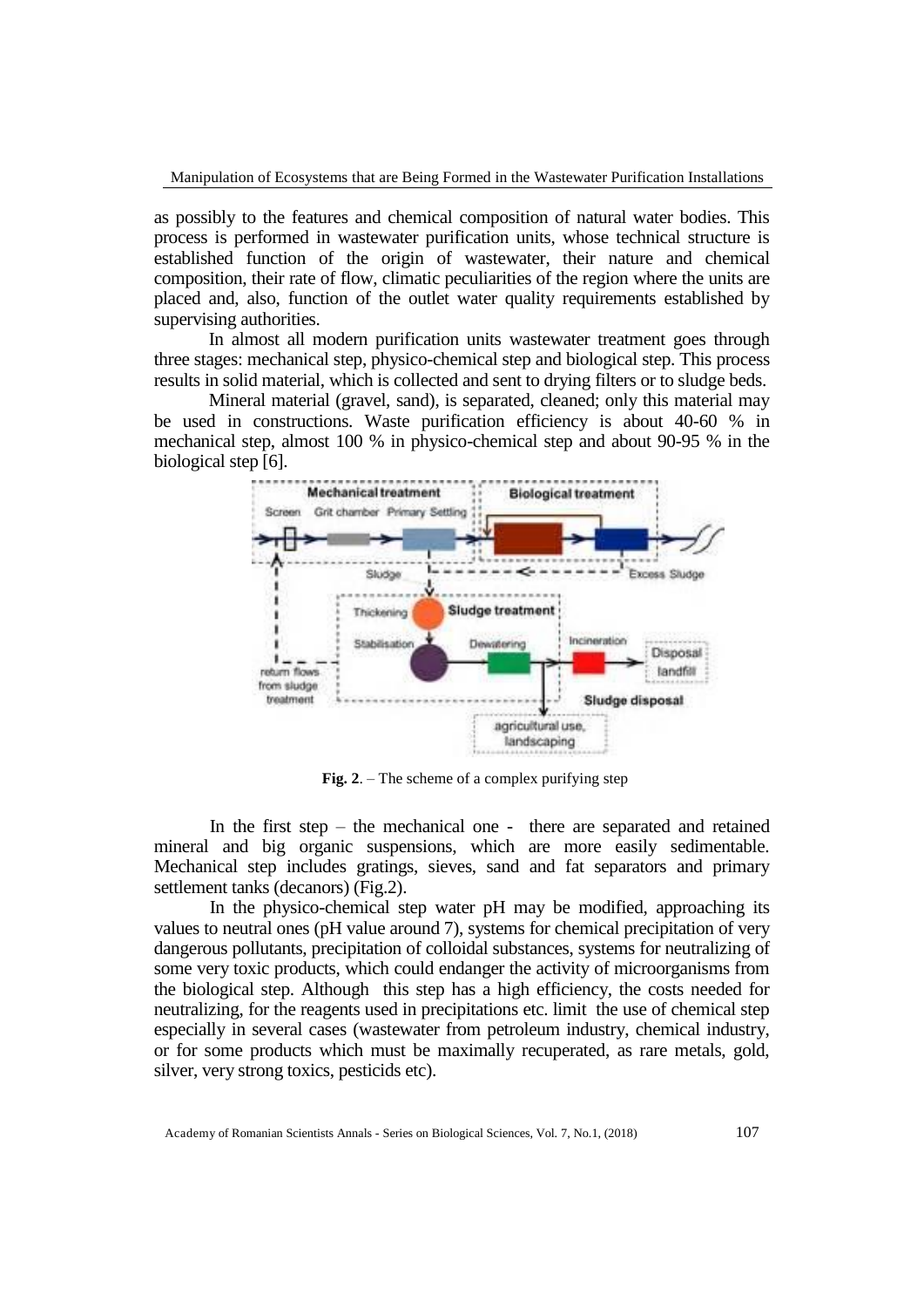In the biological treatment step situation is different [7],[9] because its role is to extract from wastewaters all what physico-chemical procedures could not perform: elimination of colloidal and liquid organic compounds which are dissolved or too thin particulated, of some elements ot compounds on which microorganisms can grow, can decompose or to bioaccumulate them, and this way they will be eliminated from water together with the microorganisms in which they were accumulated (Fig.2). In the biological step there are retained a lot of substances as a consequence of the ability of some microorganisms to split up several organic compounds to more simply chemical substances, easier to be assimilated, with which microorganisms create their own bacterial mass, organic pollutants which no chemical reaction may eliminate as well as bacteria can do it [7], [9]. This way organic pollutants are recuperated at much lower costs (as compared to chemical methods), and they are transformed in organic compounds similar to that from natural waters; these compounds can be extracted and then valorified as agricultural compost. The compounds containing heavy metals although are rarely bioaccumulated; they can be later extracted from bacterial masses in which were accumulated through burning resulted organic matter and then may be separated from ash through chemical methods. Hence, the biological step is based on the activity of some living organisms, mainly bacteria and saprophytic fungi, but also of other creatures which feed on the first ones, as are some protozoans, worms, several crustaceans or insects.

The organisms present in biological purifying step are beings which usually live in nature but which, under the conditions offered by waste waters are favoured to multiply abundantly, to the detriment of that which can not live here (which, even reach this environment, will disappear almost immediately). The organisms, either as living individuals or as rezistance forms (cysts, spores, eggs etc), could find here a living environment favourable to their development : a temperature of about  $15{\text -}20^0$ C, a pH close to neutral, an environment in motion which contains small amounts of dissolved oxygen, but which are enough for their metabolic activities [7], [8].

In function of the requirements for dissolved oxygen, there are two types of biological steps: in one of them the degradation processes of colloidal or dissolved organic substances develop on aerobic way, and other, in which these processes develop so intensely (or slowly) so that the degradation of organic pollutants is preferred to develop on anaerobic way [9]. Microbial biomasses produced within biological step of purifying units are then concentrated in secondary decanters. From here, they are transported to sludge drying spaces and, finally, used as organic fertilizer on agricultural soils (only they do not contain heavy metals or hard biodegradable pesticides).

Coming again to the bacteria which develop within the biological step of purification, it may be observed that initially these are spread in the mass of wastewater or, at th most they may agglutinate on thin organic or mineral particles. In biological installations their metabolic processes are triggered by favorable conditions controlled by man - occurrence of free oxygen, water movement, temperature suitable to the processes type (aerobic or anaerobic) and they grow exponentially. Under the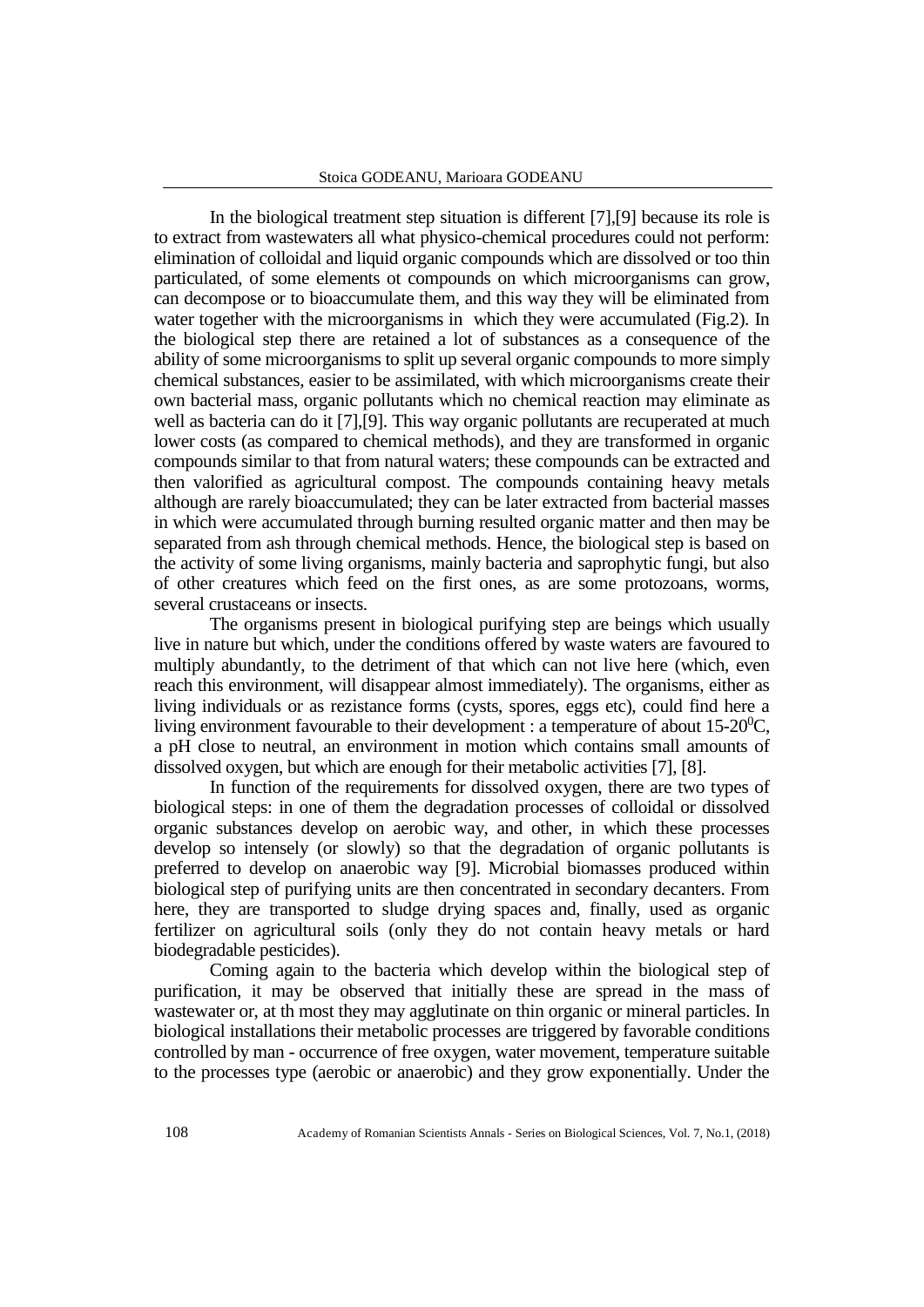Manipulation of Ecosystems that are Being Formed in the Wastewater Purification Installations

action of electrostatic forces between them, an agglutination process of free bacteria. This way appear some "flocs" of bacteria and microscopic fungi, that may reach even 1 cm diameter; as effect of water turbulence, they are fragmented, determining an acceleration of general processes of flocculation. These bacterial flocs (activated sludge flocs) are growing, become more heavy, and so they become easier extractable from water after it is transferred to secondary decanters through mechanical processes. It takes place a transformation of colloidal, dissolved of thin particulate organic substances towards heavy bacterial mass, easy to be extracted from wastewater through the simple process of gravitational decantation in secondary decanters.

In the biological step of purification it takes place the spontaneous installation of a biocoenose specialized for the degradation of organic substances, composed predominantly from degrading organisms, organisms which feed on the first and from predators of all these – primary consumers. Specifically for these biocoenoses is the net predominance of degraders which, because their large volume, are consumed only in small ratio by bacterivores and by second order of predators. Within these biocoenoses the role of primary producers is fulfilled by degrading bacteria. Therefore, the true primary producers play no role. Here do not occur photosynthesizing organisms. All the trophic chains developed in these biocoenoses start from the degradators. Photosynthesizing organisms, as cyanobacteria or green algae can not live here, because transparency of wastewaters is quasi null, and the water is in continuous motion so, even such organisms reach here, they will be deprived of solar light.

These trophic chains are short, so that matter circulation flows quikly, unidirectionally.

In present, the humans know the biological processes, the biocoenoses which are formed in these waters and are able to optimize the environmental conditions specific to development of certain microbial associations useful to rapid purifying processes: wastewater discharge, optimal microbial loading in installation, evacuation of the surplus of produced bacterial biomass, the intensity of aeration, in order to maintain a certain, optimal, oxygen concentration in water mass of biological step (neither a supraoxygenation, nor a suboxygenation – this last resulting in the apparition of anaerobic processes), a neutral or slightly basic pH, a continuous motion of wastewaters, an optimal reaction time for the intended purification level etc.

Function of the amount of dissolved oxygen required by biological purification processes, there are distinguished two types of biological steps of purification: aerobic biological step, and anaerobic biological step.

1.Biological purification step based on aerobic processes is represented by several types of installations where are developed aerobic bacteria, namely: aerotanks, biofiltres, oxidation ponds/lagoons, basins for aquatic plants growing.

Aerotanks are basins containing wastewaters in which development of bacterial biomass takes place in water mass (Fig.3)[4].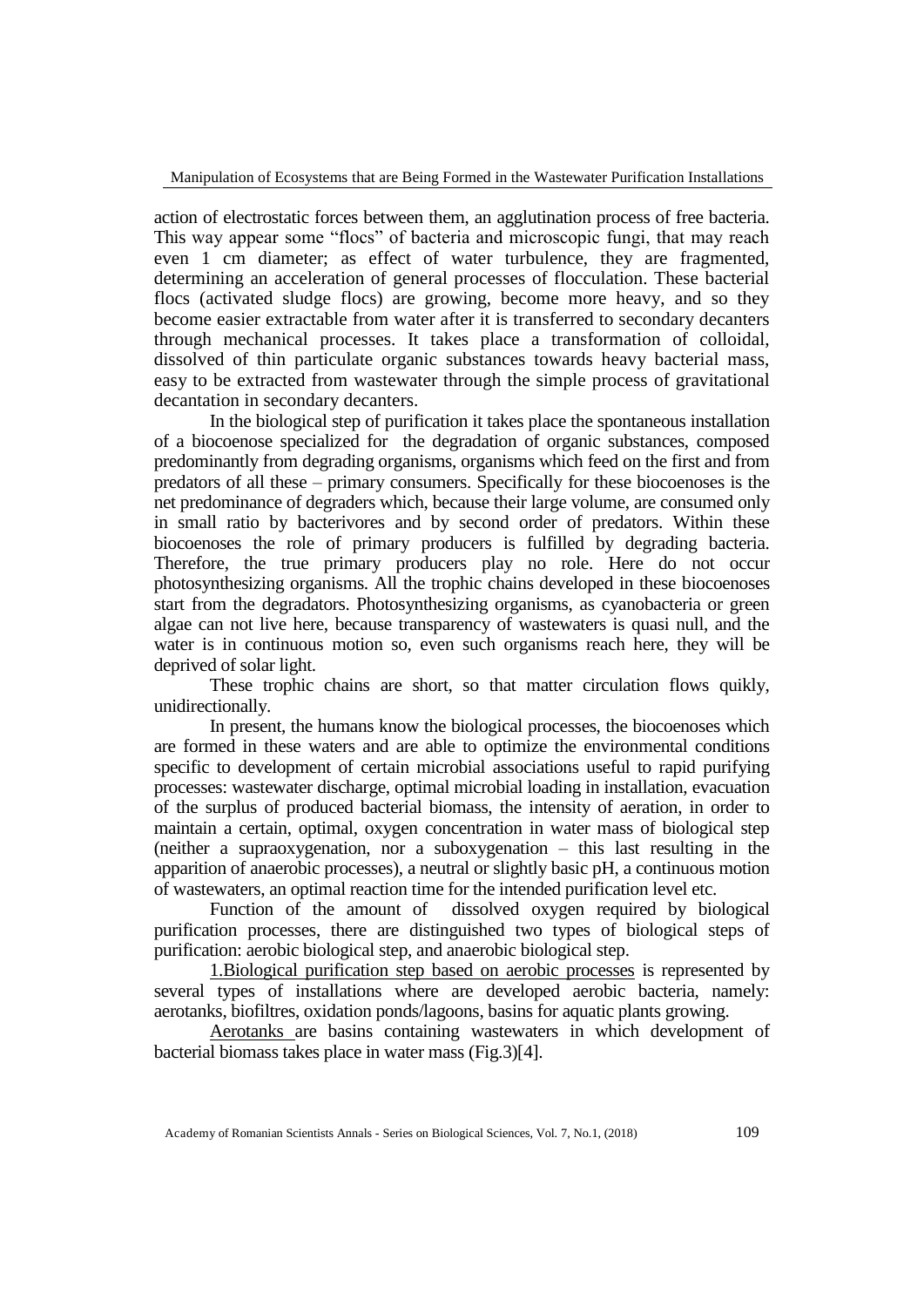Here, bacteria belonging to different types (coccoid, bacilli, spirills, bacterial filaments etc), together with free hyphae of fungi develop and slowly join one to another, so, after a while there are only very few free bacteria in water mass, most of bacteria and fungi being included in "activated sludge flocs", flocs which are easy sedimentable, but they, growing too much, under the action of water currents and of air bubbles, are continuously fragmented, and the fragments grow unceasingly (Fig.4)[3].





**Fig. 3**. – An aerotank in function Fig.  $4$  – Image of a floc of activated sludge

The mass of sludge flocs is in continuous contact with the nutritive environment where they live, but also with the dissolved oxygen. The man creates perfect conditions for the increase of bacterial mass on the basis of organic substances from wastewaters [4], [5].

Primary consumers of bacteria and fungi are microscopic animals – predominantly protozoa, as ciliates, zooflagellates and amoebas. With the protozoa there are several microscopic worms, as nemathods and rotifers (Fig.5).

An other characteristic of the biocoenose is that it is effectively bactericidal for pathogemic germs reaching here. Hence, it takes place the disappearance of quasi-all pathogenic germs which, if try to develop, have not their specific support for developing .. and die.

**Fig. 5**. – Images of organisms which live in aerotanks

The predators of these primary consumers are predators ciliates, several worms and … that's all. In aerotanks no other predator animals were met.

When the amount of activated sludge increases over the maximal admissible limits for provide an intense purification process, when appear processes of mineralization of bacterial biomass, excess sludge is removed from the aerotank and sent to secondary settlement tanks, and further away to an installation which thichens the sludge, then compressed and dried, or is sent to mud beds where, after the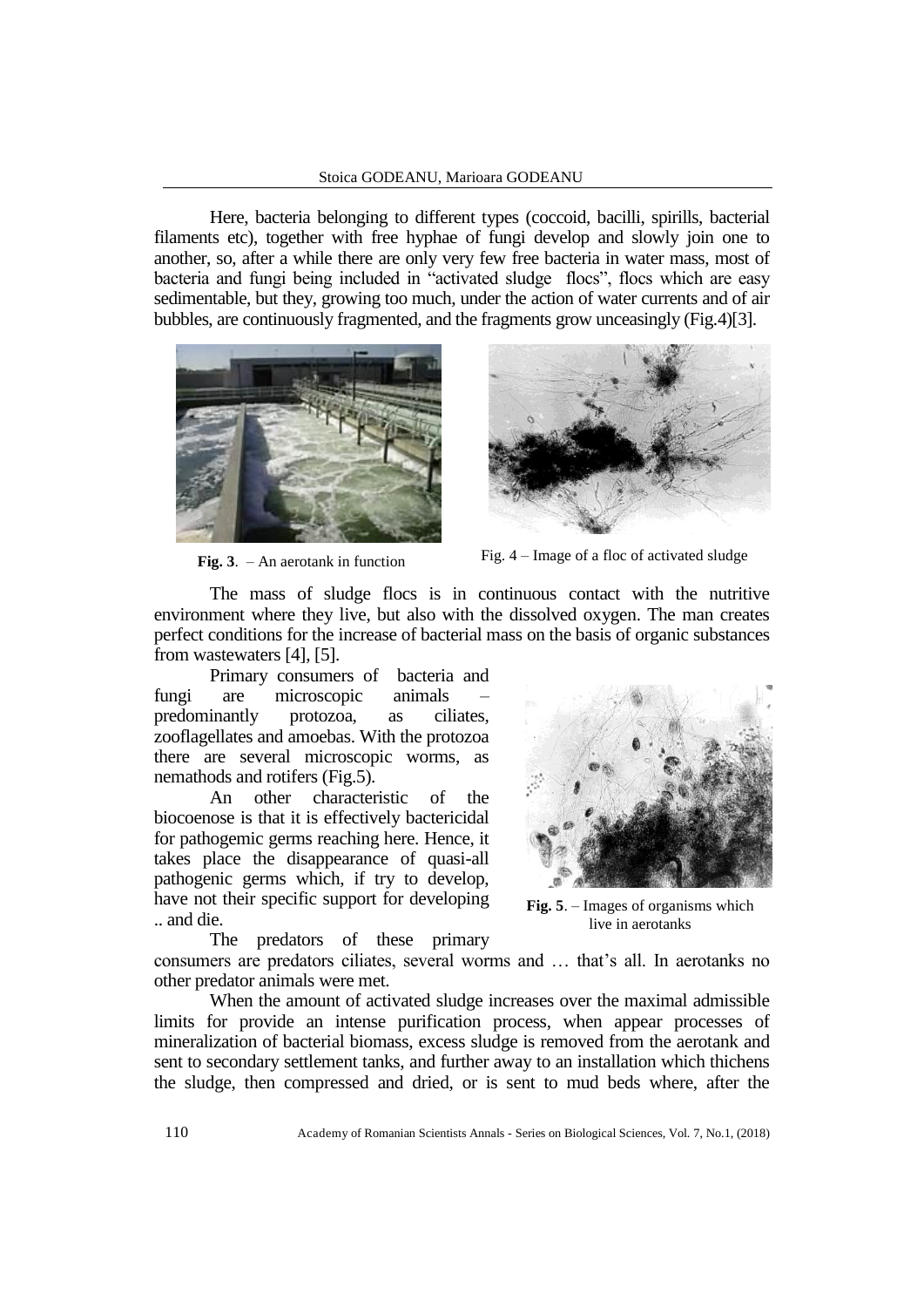Manipulation of Ecosystems that are Being Formed in the Wastewater Purification Installations



**Fig.6** .– "Earth" produced from activated sludge after their composting

gravitational removing of water excess, is transformed in compost for fertilizing of agricultural cultures (Fig.6).

On that sludge beds is possible to install flies larvae which eat bacterial masses, therefore they being consumert of I and II order of this sludge. They hinder transition to anaerobic degradative processes. This sludge, when dried, is composed 99 % of bacterial biomass resulted from putrescible organic substances from wastewaters, which could not be extracted from here in other manner.

Biofilters are installations for biological purification created by man, which imitate the natural process of covering solid surfaces from running waters with a film of organisms which take off water their food and dissolved oxygen (Fig.7) [6], [7], [9], [11].



**Fig. 7**. – Image of a small-sized biofilter

A biofilter consists in a vat, open at upper part, which is filled with volcanic spongy rock, broken stones or pieces of volcanic tuff; here is introduced wastewater previously passed through mechanic step. This is spread through a spraying system, which disperses it on the surface of rock surface. This water flows down ftom the top through the mass of solid material, as a thin film, under which, on the stuffing material develops a bacterial biomass. It grows longer where wastewaters are more loaded with organic substances (meaning the surface of the biofilter) and is thinner where water organic loading is more reduced (meaning the bottom of the biofilter). Through the bottom of the filter air is brewing, so the wastewater is permanently saturated with dissolved oxygen, and the processes are going on the aerobic way [11].

Under the conditions created and controlled by man, in the biofilter a biocenosis is installed, predominantly bacterial and fungal, which is fixed on a solid substrate. It grows from this solid row substrate towards the water film, so, at a certain time, profound layers of this biofilm no longer have arobic life conditions and die. The biofilm breaks, external part is fragmented and taken by the water, sinking to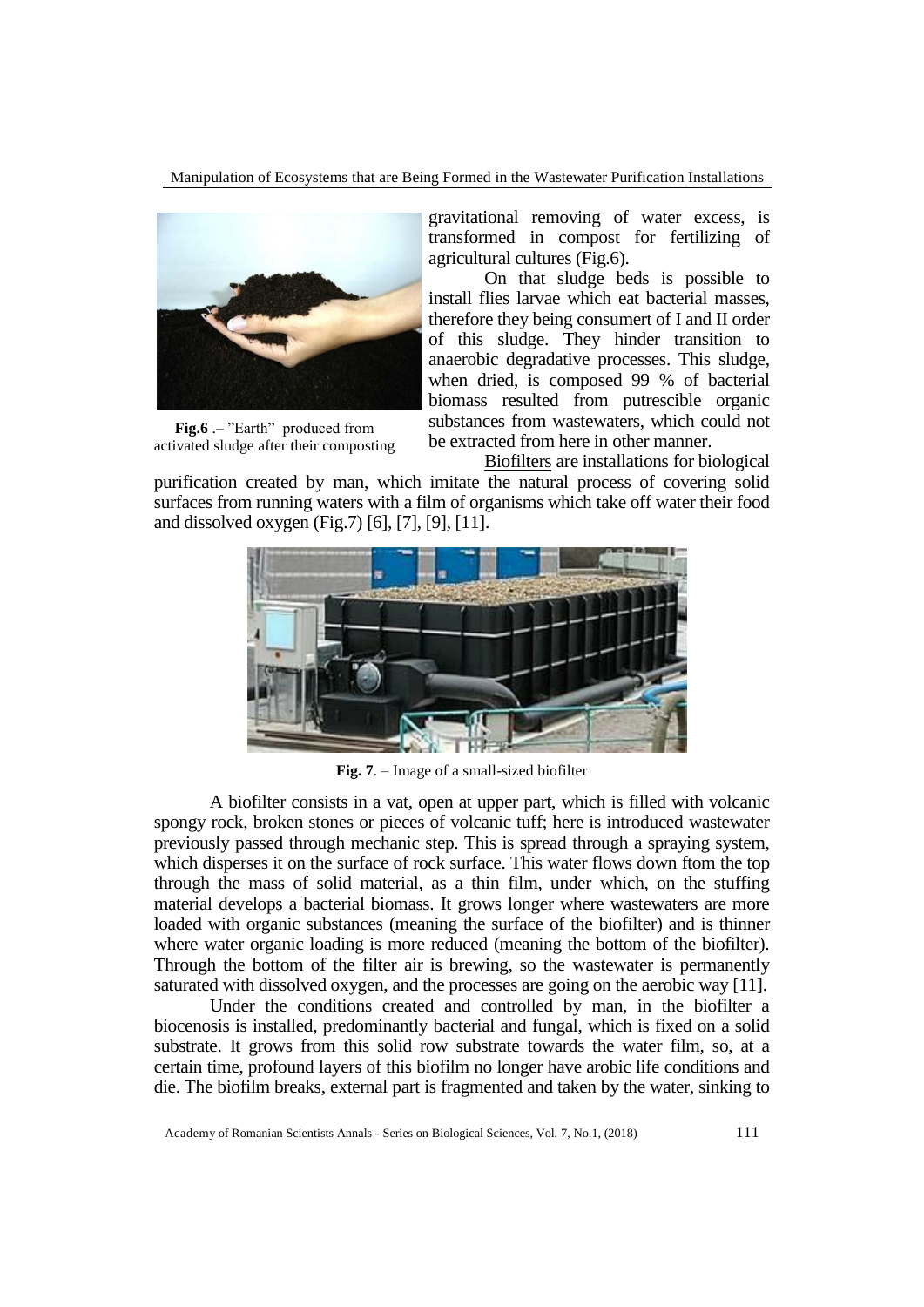the bottom of the biofilter through the spaces between pieces of solid substrate and leaves the biofiltre, being transferred to secondary decanters. At the breaking place of the biofilm reappear aerobic conditions, biological film is rapidly recovered, being, again, composed of aerobic microorganisms. Hence, it takes place a sort of auto elimination of bacterial masses.

The biocoenose of biological film in biofilters is made predominantly of different bacteria functional types and of fungi; on it are living different protozoa, bacteriofage worms and, also, a lot of dipteral larvae (flies) which eat bacterial

masses. Their role is more important because they actively contributes to the detachment of the film from solid substrate. Within the water from the biofiltre live copepods (and all their developing stages). These crustaceans are final consumers of the trophic chains established here.

Sewage treatment lagoon are basins in which the water is kapt in motion through functioning of a pallet system (Fig.8) [7], [9].



**Fig. 8**. – Sewage treatment lagoon in Germany

So, bacterial masses are moved with water; other bacterial masses are fixed to the channel wall. Aeration is made at water surface, through the gaseous gas exchange between water and atmosphere. Temperature oscillations day-night and the seasonal ones are wider. Concurrently take place spme processes of aerobic and anaerobic degradation processes, the amounts of dissolved oxygen being lower compared to that determined in aerotanks or biofilters. Due to exposure to solar light in these oxidation ditches may appear cyanobacteria, even several photosynthetizing algae, which contribute to a small extent to water oxygenation.

In present creating these ponds is decreasing, because their purification efficiency is low, duration of the treatment process is longer and it is not successful when wastewater inflow has a high rate. They are still used in small rural communities, where their operation is ensured by 1-2 technicians.

In these ponds enters the already mechanically prepurified wastewater and, as much as the pond is being fed with water, at the outlet excess water is discharged to a secondary decanter, in order to eliminate the excess of bacterial mud produced in installation.The surveillance and control system of this type of installation is simpler, and purification achieved efficiency is under 75 %.

Sewage treatment basins which use aquatic or marsh plants represent a newer system, which is used for purification of several wastewater with relatively lower loads of biodegradable organic compounds (mostly for the treatment of urban wastewater or that coming from tourist resorts – especially during warm seasons) [12]. In these cases is used the capacity of several plants which have a very rich root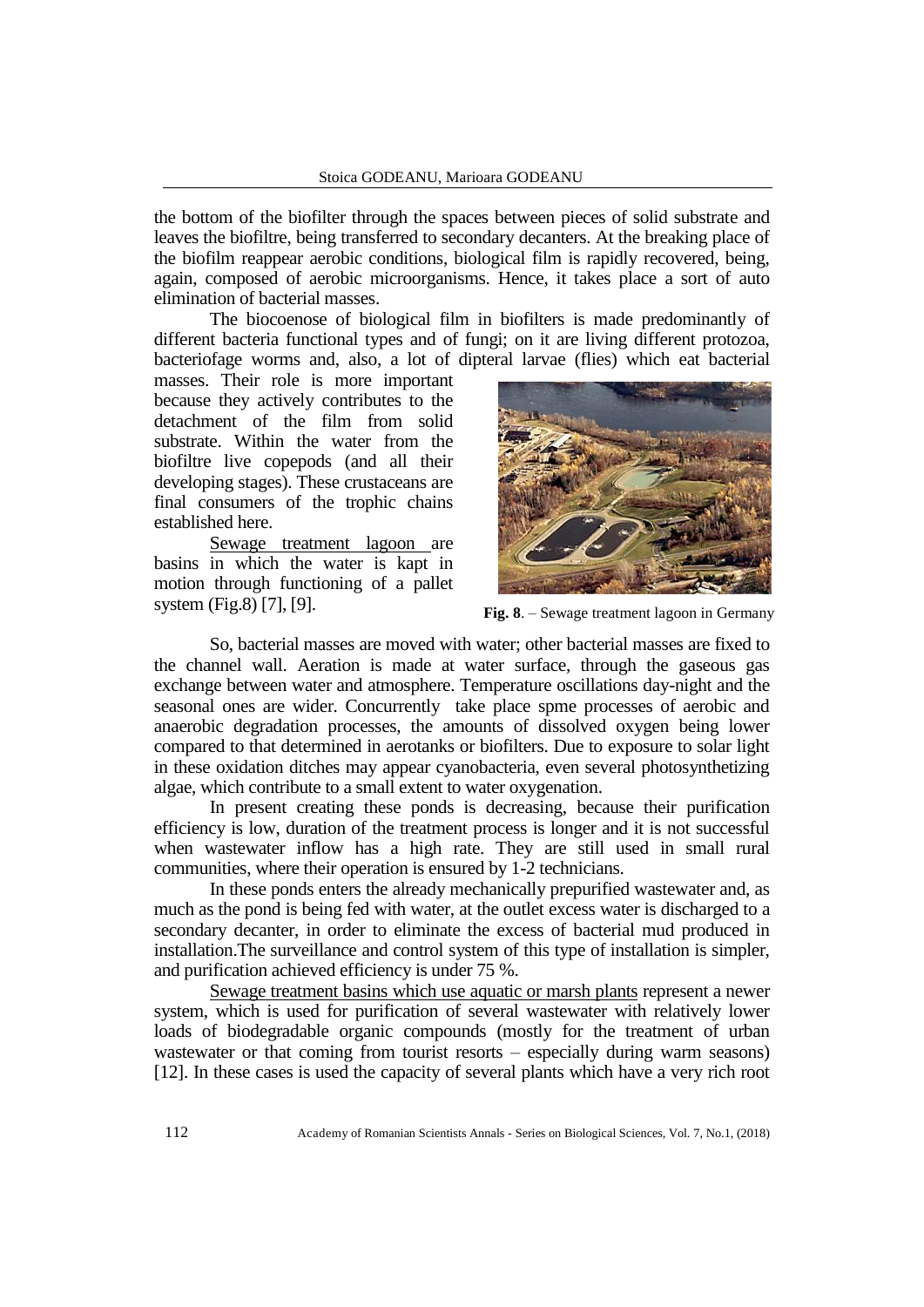Manipulation of Ecosystems that are Being Formed in the Wastewater Purification Installations

system, to provide a support on which grow bacterial masses; these plants also have the capacity to uptake from wastewater nutrients and many simply organic compounds, which they use during photosynthetric process [1]. As a result, it is produced a very abundant vegetal biomass. The most used plants are Nile lettuce (*Pistia stratiotes*) or water hyacinth (*Eichhornia crassipes*) from floating macrophytes, or reed (*Phragmites*), rush (*Typha*) or bulrush (*Carex*) from marsh plants (Fig.9 and 10)[1][10].

During the vegetation season these plants have a very high capacity to uptake organic compounds and nutrients, leading to production of huge vegetable biomass, which may be used in animal feed, or to increase yield of composting sludges intended for fertilization of soils or, also, to obtain chlorophyll of industrial interest. The biocenoses installed on plant roots are dominated by bacteria too, but alongside them live a lot of other organisms: protists, algae, invertebrates (worms, gastropods, crustaceans, insect larvae, waterspiders) even some fish which consume this rich biomass produced by plants, bacteria and first consumers (when these floating plants were introduced into fish ponds, phytophagous fish consumed these plants, and their growth rhythm has doubled in the vegetation season).

e plants are dependent on seasonal dynamics, in Romania experienced have been made to create air conditioned installations that are functioning all year round (Figs.11 and 12); the results were remarkable. Now, unfortunately, the study of such installations is not continued.

Benefits of this purifying system are greater, because operation costs are largely recovered by using vegetable biomass in domestic animal feed as phytophagous fish feed; plant biomass production rate may reach 6 tons/hectare/day – value untouched by any fodder plant grown under natural conditions.



**Fig. 9**. - Types of sewage treatment plants with macrophytes. I and II - Purification using palustrian macrophytes with and without fine suspension retaining filter, III – Purification reed, IV - Purification with floating macrophytes, V - Purification with submerged macrophytes (after Brix & Schierup, 1989)



**Fig. 10**. – Setting tank, full covered with floating plants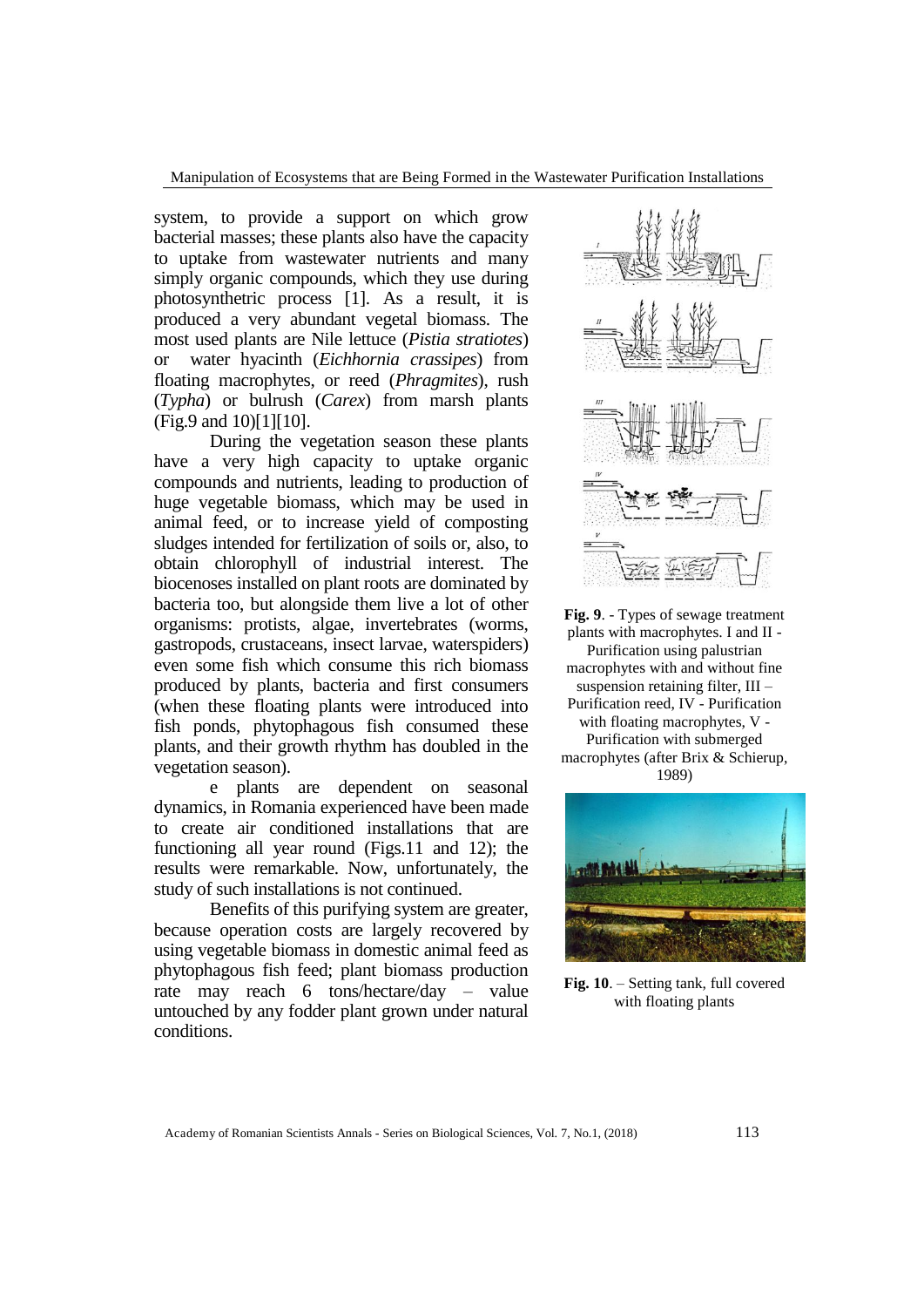

Pitesti



**Fig. 11**. - Climatized plant for floating plants in **Fig.12**. - Chanels with water hyacinth inside the installation of Pitesti

The ecosystems formed within biological step of aerobic purification of treatment units are spontaneously, naturally established. However they can be routed in order to function with maximum efficiency, to counteract shocks determined by concentrated wastewaters, to prevent destruction of bacterial biomass in case of discharge of toxic substances, to cope with pollutant fluctuations in wastewater. This way people can steer purification processes, in order to attaint purification parameters required for the conservation of water resources from respective hydrological basin.

2.Biological purification step based on anaerobic processes (reducing)

In the case of wastewaters with very high organic substances load, the action to maintain them under decaying conditions on aerobic way is sometimes difficult. Also, in the same situation is the degradation of organic sludges produced in biological purification step of purification unit. This situation led to the

development of special purification technologies based on realizing of anaerobic degradations, i.e. on the use of anaerobic decomposition of wastewaters.This type of installation is named methantanks, because the process results finally in methane production (Fig.13).

Methantanks are installations in which is stored sludges taken from secondary decanters, but also some wastewaters very highly loaded with organic substances; these are seeded with anaerobic bacteria. These



**Fig.13**. - Methantanks at the Bucharest purifying station

decompose organic substances slower, in longer periods of time (up to 30 days), under stenothermic conditions (temperatures between  $37 - 40^{\circ}$  C), and using mechanical devices for slow agitation of organic material submitted to decomposing. Only mixed cultures of anaerobic bacteria develop in aerotanks.